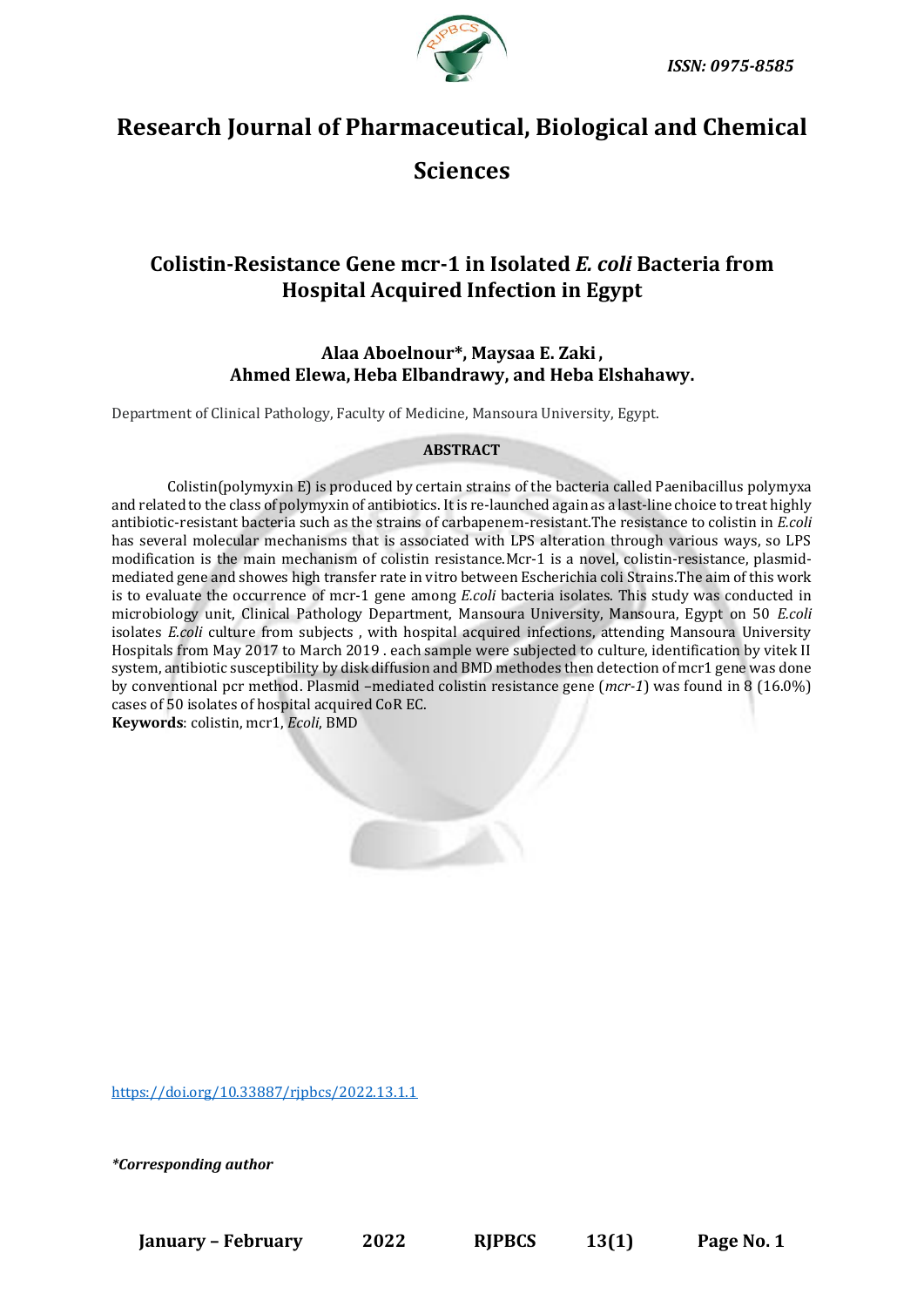

#### **INTRODUCTION**

Colistin(polymyxin E) is produced by certain strains of the bacteria called Paenibacillus polymyxa and related to the class of polymyxin of antibiotics. It is re-launched again as a last-line choice to treat highly antibiotic-resistant bacteria such as the strains of carbapenem-resistant. It is also utilized for prophylactic decontamination of the GIT in the (ICU) cases and decreasing the infections of respiratory system [1].

The resistance to colistin in *E.coli* has several molecular mechanisms that is associated with LPS alteration through various ways, so LPS modification is the main mechanism of colistin resistance. These routes include specific alteration of outer membrane porins and decreases in the overall negative charge of the LPS, over expression of efflux pump systems, over production of capsule polysaccharide and colistinase enzyme that can be produced by some strains [2].

Classical resistance to colistin is rare. However, its resistance is related to the mechanism of plasmid-mediated colistin resistance, including the gene of mcr-1, between the bacteria such as *E. coli* and K. pneumoniae [3] Mcr-1 is a novel, colistin-resistance, plasmid-mediated gene and showes high transfer rate in vitro between Escherichia coli Strains [4].

'Nosocomial' or 'healthcare associated infections' (HCAI) are infections that are obtained during the period of hospital care and they are not present at the time of admission. They happen > 2 days subsequent to admission which typically considered nosocomial. These infections can occur even subsequent to the release of the cases. Intestinal *E.coli* are the commonest cause of hospital acquired UTI [5]

The aim of this work is to evaluate the occurrence of mcr-1 gene among *E.coli* bacteria isolated from 95 subjects , with hospital acquired infections, attending Mansoura University Hospitals in Egypt .Out of them ,50 colistin-resistant strains with [MIC] >2 μg/mL had been studied.

#### **SUBJECTS AND METHODS**

This study was conducted in microbiology unit, Clinical Pathology Department, Mansoura University, Mansoura, Egypt on 50 E.coli isolates out of 95 +ve *E.coli* culture from subjects , with hospital acquired infections, attending Mansoura University Hospitals from May 2017 to March 2019 . They were 15 males and 35 females.They were admitted to the hospital for reasons other than *E.coli* infections and stayed for more than 3 days. Patients were selected according to definition of hospital acquired infection which is new symptoms appear within 48 hours of admission, three days after discharge, or 30 days after an operation [6].

Every collected sample was inoculated into MacConkeys<sub>'</sub>s agar within 120 minutes of collection and incubated for 1 day at temperature of 37°C .Rose pink, round medium-sized colonies were observed.Biochemical identification for E.coli was done using vitek 2 automated system (biomurex).Testing of the susceptibility of the colistin antibiotic by Disc diffusion modified Kirby- Bauermethod reveal 55 colistin resistant isolates and when confirmed by Macrodilution broth method (BMD) for detection the minimal inhibitory concentration (MIC) of colistin there was 50 colistin resistant isolates and 5 isolates were sensitive to colistin [7]. Those 50 colistin resistant isolates by BMD were subjected to conventional PCR for detection of mcr1 resistant gene.

#### **Detection of mcr1 by conventional PCR method:**

Total DNA of all isolates were extracted with boiling method [8] **.**

#### **PCR primers used for detecting** *mcr1* **gene:**

The primers were adopted after [9]. Theprimers were supplied from (**Invitrogen**).DreamTaq Green PCR Master Mix (2x)**, Thermo fisher scientific,Egypt**) , commercial kits, ready to use.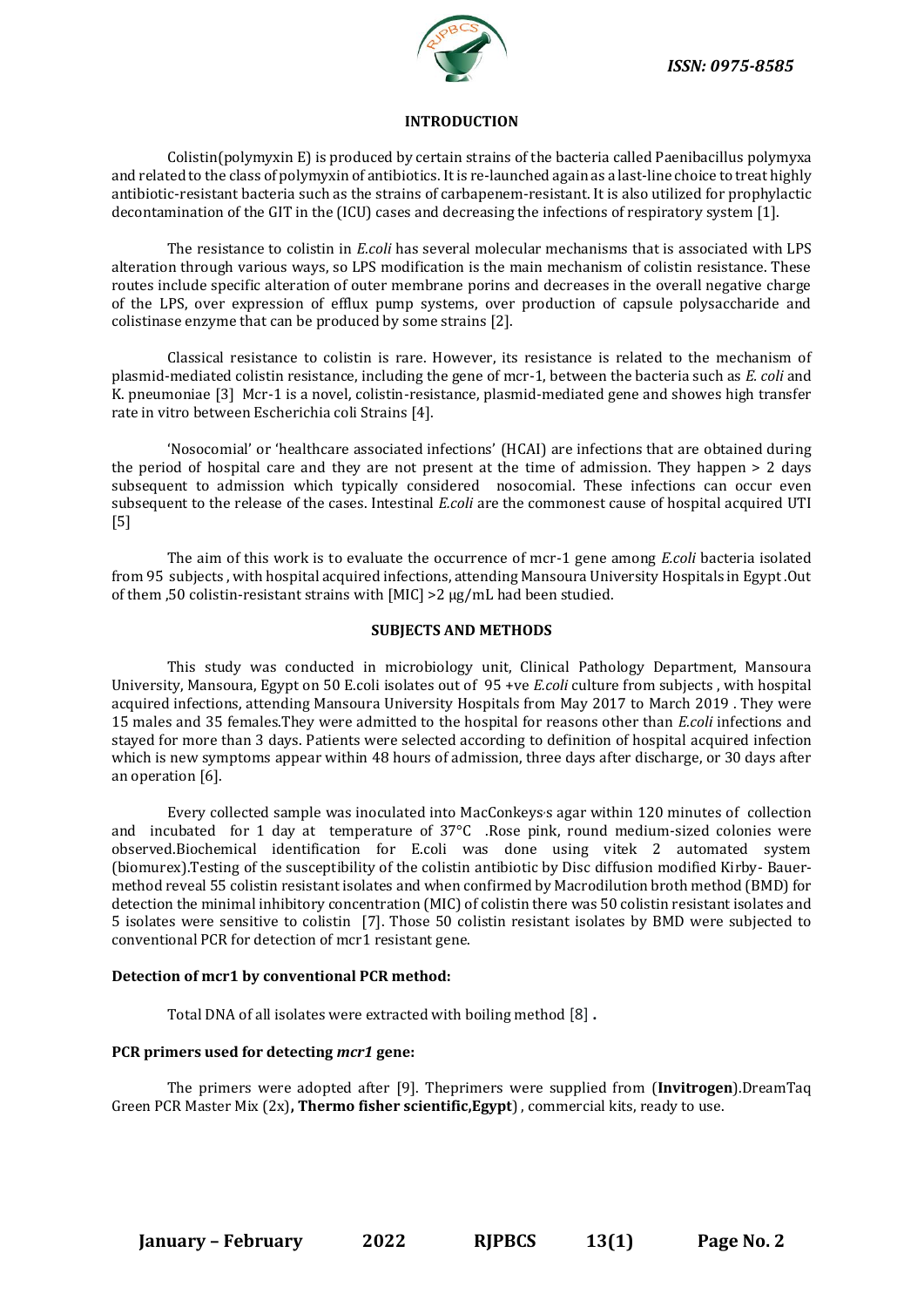

| Target gene | primers sequences (5 to 3)  | Amplicon<br>size(bp) |
|-------------|-----------------------------|----------------------|
| $mcr1 \, F$ | 5 -ATGGCACGGTCTATGATA-3     | 155                  |
| mcr1 R      | 5 - CGGATAATCCACCTTAACA - 3 |                      |

\* mcr1: for colistin resistant gene

Then the Eppendorf tubes were put in the thermal cycler device for amplification. The amplification was carried out according to the following condition:

An initial **denaturation** cycle for 15 min at 95°C,then the reaction mixes were subjected to 45 **amplification** cycles of (30 sec at 95°C, 30 sec at 55°C and 30 sec at72°C) and **final extension** of 7 min at 72°C.

The PCR products were analyzed by electrophoresis in 2% agarose gel to detect specific amplified product by comparing with standard molecular weight marker (DNA ladder 50 bps).

#### **Data processing and statistical analysis**

## **Statistical methods:**

The collected data was revised, coded, tabulated by using excel (Microsoft office 2013) program and SPSS (Statistical Package For Social Science) program (SPSS, Inc, Chicago, IL) version 20.

#### **Descriptive statistics:**

Qualitative data were presented as frequency and percentage Quantitative data were presented as median and range, mean + SD **Kolmogorov-Smirnov test** was performed to assess normality of the data.

#### **Analytical statistics:**

**Chi square test** was used to compare groups**.**For comparison between two groups **Independent T test (for parametric data)** was used.**Where** : *p* is significant if < 0.05 at confidence interval 95%. **Result** 

#### **Figure (I): Incidence of hospital acquired E.coli infection and colistin resistance in MUH from the period between May 2017 to Mar 2019:**

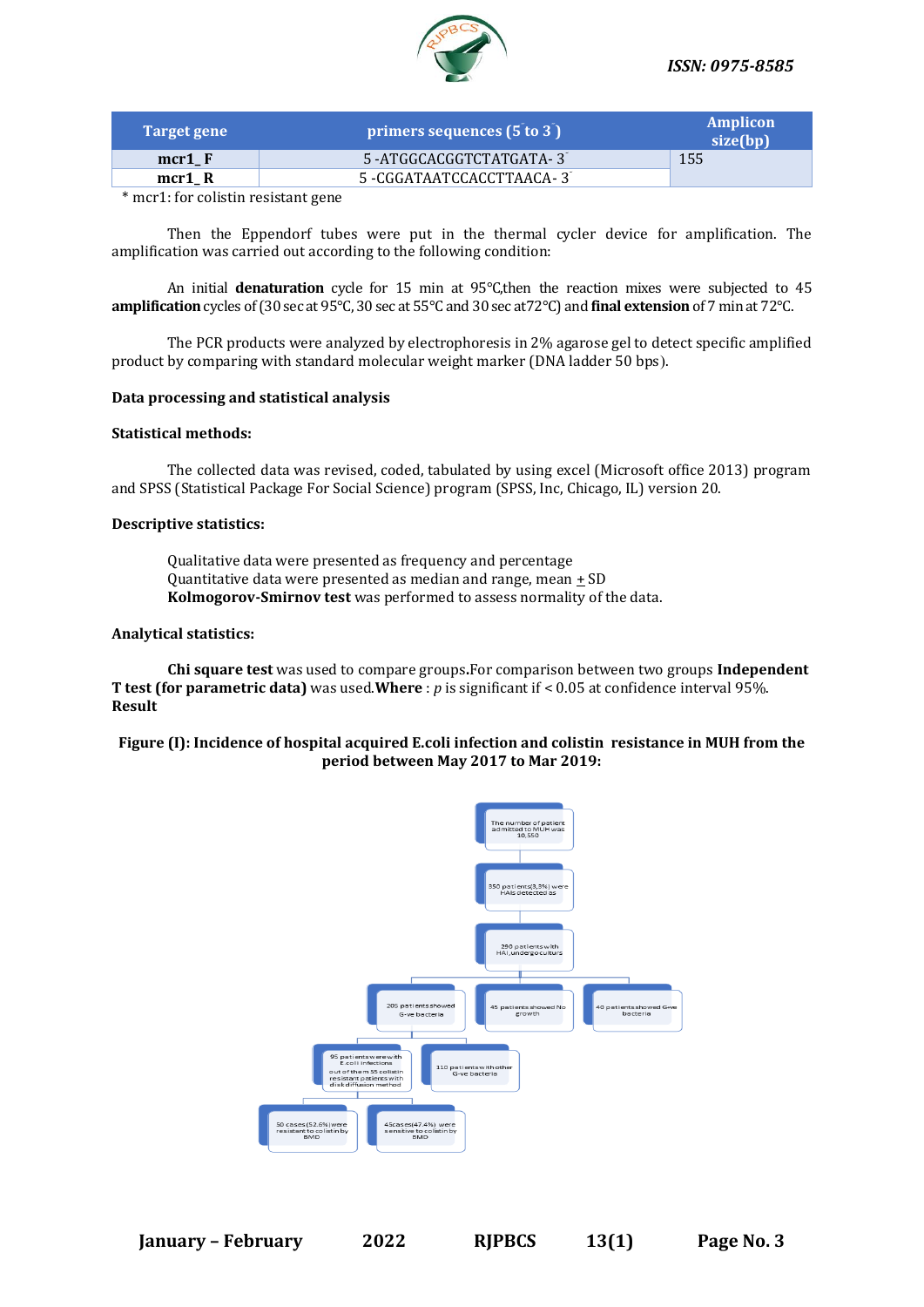

Among 95 studied isolates,there were 55 colistin resistant isolates by disk diffusion method and when confirmed by BMD only 50 isolates were colistin resistant and 5 isolates were colistin sensitive.

### **Table (1): Incidence of hospital acquired infection(HAI) by E.coli in MUH in the duration between May 2017 to Mar 2019:**

| No of admissions | Incidence of HAIs | Time                        |
|------------------|-------------------|-----------------------------|
| 10,550           | 95                | <b>May 2017 to Mar.2019</b> |
| 100%             | $0.9\%$           |                             |

The incidence of HAI cases by E.coli in MUH from 10,550 patients admitted to hospital was 0.9% (provided from the statistical unit in hospital) .

## **Table (2): Comparison between Disc diffusion modified Kirby- Bauer- method and Macrodilution broth method among studied groups (n=55):**

| <b>Parameter</b>                  | <b>Resistent to colistin</b> |       | Sensitive to colistin |          |
|-----------------------------------|------------------------------|-------|-----------------------|----------|
|                                   | No                           |       | No                    | $\%$     |
|                                   | 55                           | 100%  |                       | $0.00\%$ |
| Disc diffusion method             |                              |       |                       |          |
| <b>Macrodilution broth method</b> | 50                           | 90.9% |                       | 9.1%     |

This comparison between two methods showed that about 9.1% of the cases had different susceptibility to colistin, this may highlight the disadvantages of Disc diffusion method in detection of colistin susceptibility.



**Picture (1): Macrodilution Method: - Serial dilution of colistin antibiotic, after incubation with half McFarland E.coli suspension, showed that 16 ug/ml was the minimal conc. which inhibit the bacterial growth.**

|  | Table (3) : Broth Macrodilution (BMD) method for colistin. |
|--|------------------------------------------------------------|
|--|------------------------------------------------------------|

| <b>Parameter</b>              |        |     |              | Cases<br>$(N=55)$ |
|-------------------------------|--------|-----|--------------|-------------------|
| <b>MIC</b>                    | Median |     | 16.0         |                   |
|                               | Min    | Max | $0.25$ ug/ml | $128.0$ ug/ml     |
| Sensitive (MIC≤2ug/ml)        |        |     |              | 9.1%              |
| Resistant (MIC $\geq$ 4ug/ml) |        |     | 50           | 90.9%             |

- 5(9.1%) cases were sensitive to colistin and the rest 50 (90.9%) cases were resistant.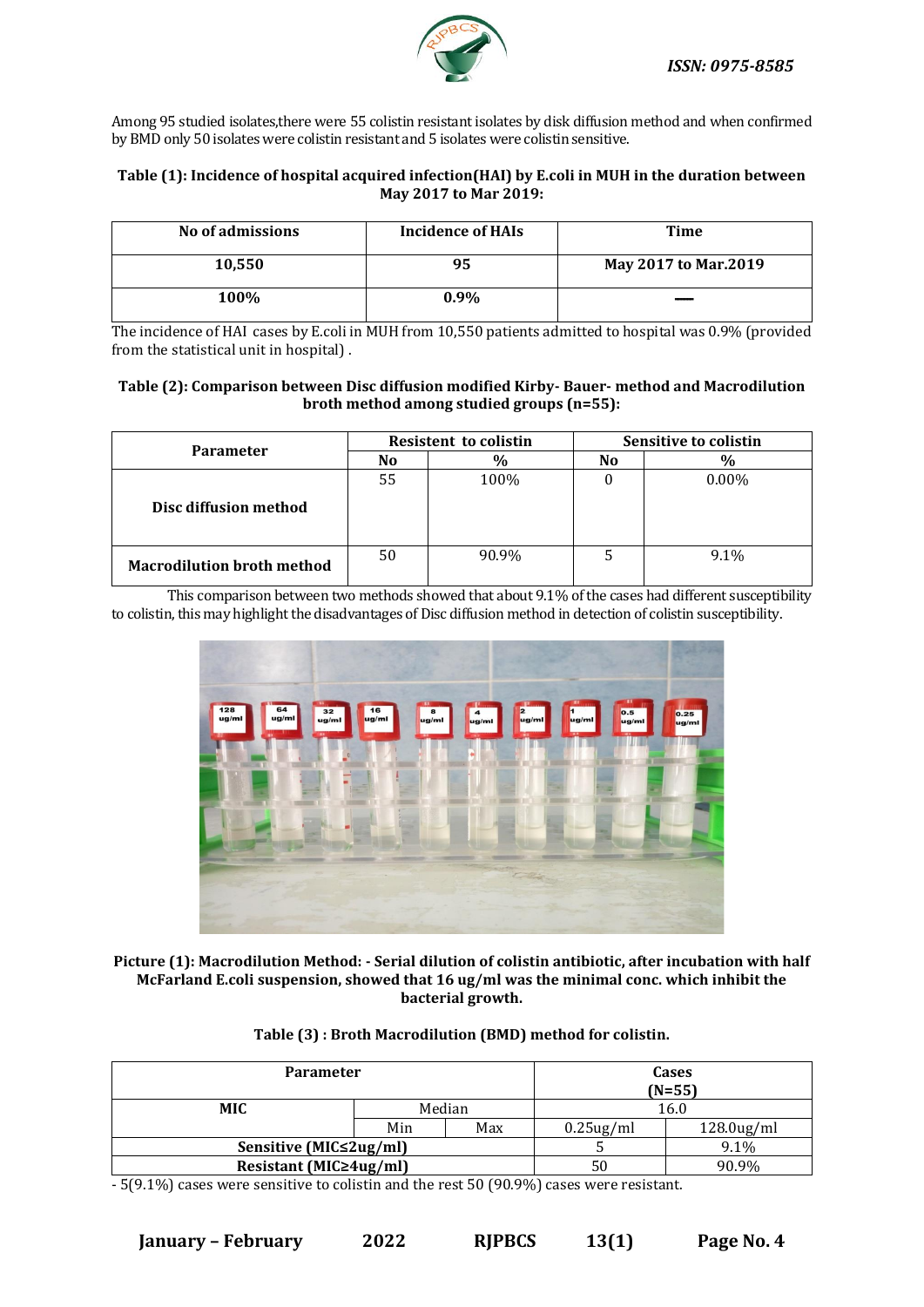

## **Table (4): MIC concentrations for E.coli isolates resistant to colistin.**

| MIC conc (ug/ml) | <b>No</b> | $\%$ |
|------------------|-----------|------|
| 4                | 7         | 14%  |
| O                | 14        | 28%  |
| 16(median)       | 12        | 24%  |
| 32               | 5         | 10%  |
| 64               | 6         | 12%  |
| 128              | n         | 12%  |
| Total            | 50        | 100% |

The most detected MIC among cases was 8 ug/ml (28%) followed by 16 ug/ml (24%).

## **Table (5):MIC results in relation to presence of mcr1 gene among studied isolates (n=50)**

| MIC(ug/ml) | (Group A) Mcr 1 +ve | (Group B) Mcr1-ve | D     |
|------------|---------------------|-------------------|-------|
|            | 0                   |                   |       |
|            |                     | <b>10</b>         |       |
| 16         | ำ                   | 10                |       |
| 32         |                     |                   | 0.522 |
| 64         |                     |                   |       |
| 128        |                     |                   |       |
| Total      | 8                   | 42                |       |

This table shows that mcr1 gene was present more frequent in 8ug/ml MIC, followed by16ug/ml MIC for E.coli.

## **Table (6): Detection of mcr1 gene by conventional PCR in 50 colistin resistant cases by macrodilution broth.**

| <b>Parameter</b>  | <b>Group B</b><br>(resistant to colistin)<br>$(n=50)$ |    |       |
|-------------------|-------------------------------------------------------|----|-------|
| Mcr 1 gene by PCR | Negative                                              | 42 | 84.0% |
|                   | Positive                                              |    | 16.0% |

Only 8 cases were positive for mcr1 gene by conventional PCR and the rest 42 cases were negative.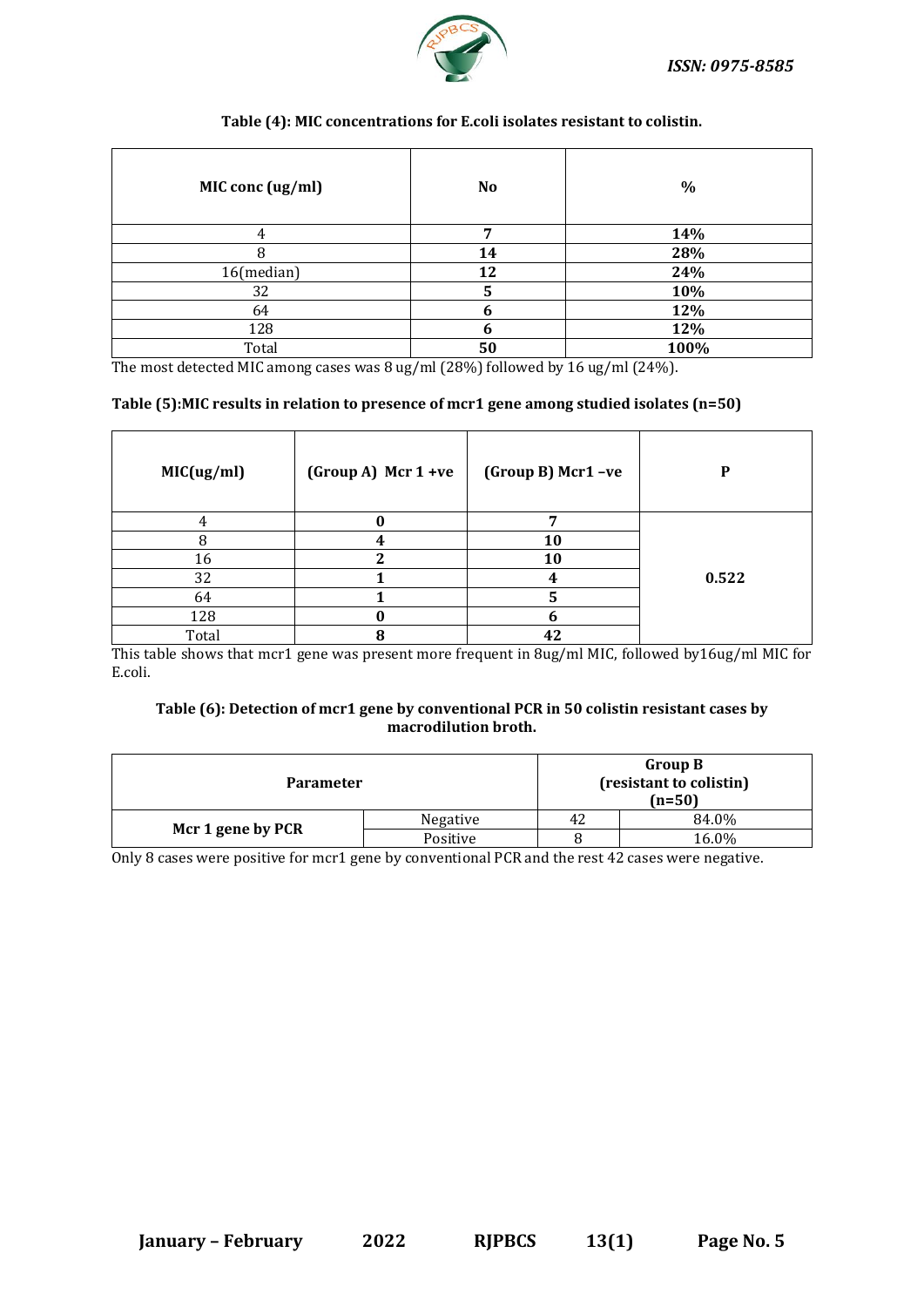



**Picture (2): Agarose gel stained with ethedium bromide of conventional PC**

 **:Showing LAN (1): 50 bp DNA ladder LANs (2,3,7,9,12, 14,15 and 18): show no bands (Negative results) LANs(4,5,6,8,10,11,16 and 17) :show bands at 155 bp which corresponds to mcr1 gene**



**Picture (3): Agarose gel stained with ethedium bromide of conventional PCR**

**Showing**:

**LAN (1):** 50 bp DNA ladder

**LANs(2,3,4,5,6,7,8,9):**show bands at 155 bp which corresponds to *mcr1 gen*e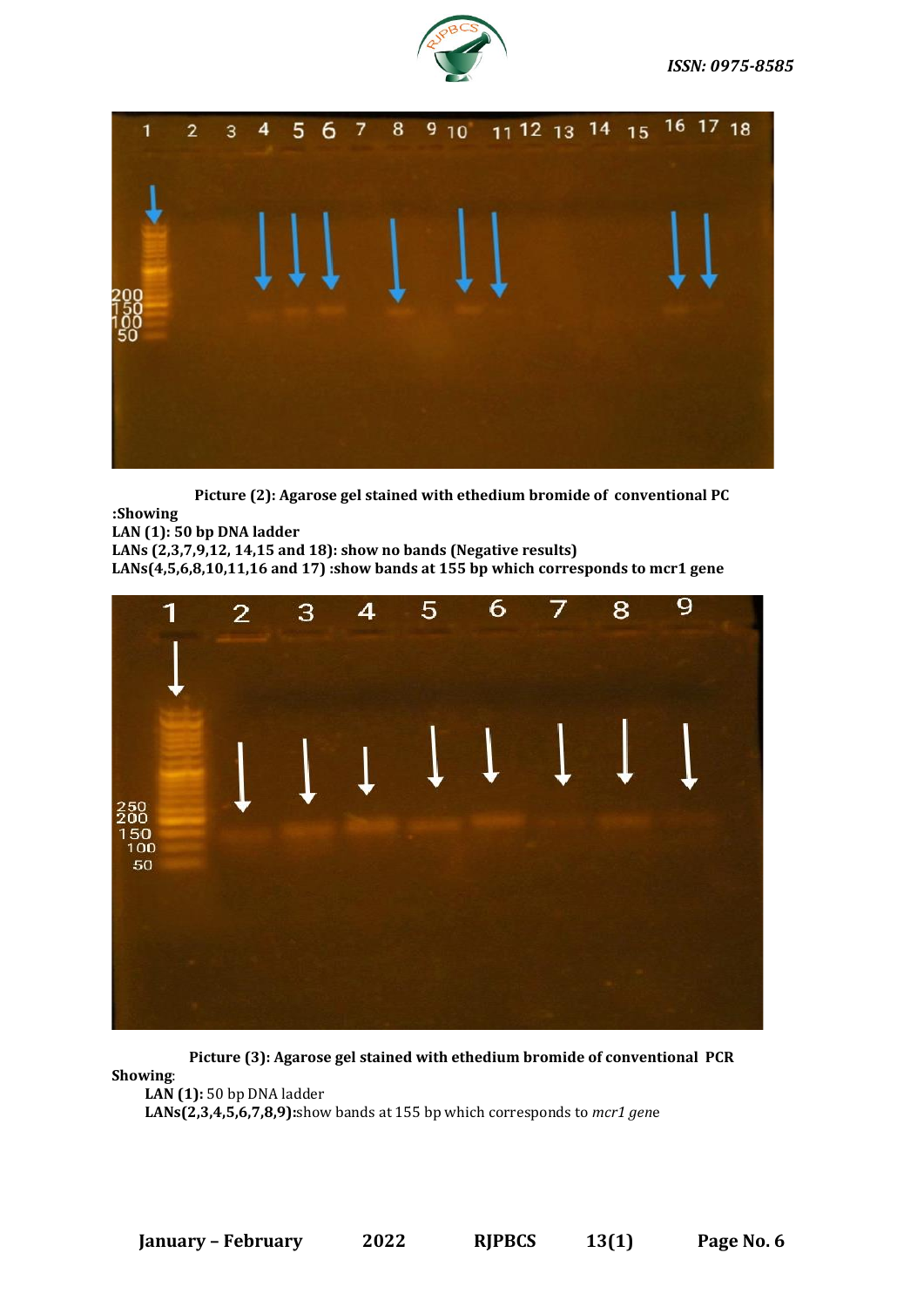

#### **DISCUSSION**

Nowadays, colistin has been reused for critical infections especially after spread of multi antibioticresistant organisms. Colistin resistant *E.coli* species has an ability to accumulate resistance genes through horizontal gene transfer and this cross-transfer occurs between human and animal products due to using of colistin in veterinary medicine [10].

The mechanism of colistin resistant in *E.coli* is mostly due to mutational change within chromosomal genes encoding biosynthesis of LPS and the first plasmid –mediated colistin resistance gene (*mcr-1*) was reported in China [11].

In MUH during this study the prevalence of HAIs by G-ve bacteria was reported to be 58.6% (205 isolates).*E.coli* was represented by 27.1%(95 isolates)from all HAIs and colistin resistant *E.coli by BMD* was 52.6% (50 isolates) out of the 95 isolates.The prevalence of HAIs by *E.coli* (27.1%) was nearly the same as the study performed in National Trauma Centerin **Nepal 2019** which was about 28.3% and **Hormozi SF 2018** in which colistin resistant *E.coli* represent about 22.1%

[12,13]

This high prevalence may be due to poor practices in maintaining sterility or cleanliness in health care facilities. Oral-fecal transmission is a main reason of *E.coli* infections so unwashed hands in a hospital setting can cause a higher incidence of *E.coli* infection, particularly in immunosuppressed or elderly cases . [14]

*Wangchinda W and his colleagues,2018* found that cases suffering from Co R EC or Co R KP colonization in the hospital may transmit these infections to other cases, healthcare staff, in the hospital and into the hospital environment. Cases that had plasmid-mediated gene for antibiotic-resistance, such as mcr-1, may transmit this plasmid containing the gene to other bacteria in their bodies, other cases, or the hospital environment, that may lead to further appearance and spread ofcolistin-resistant pathogens. Cases suffering from constant colonization of Co R EC or CoR KP may transmit them to others in home and community on going back home from hospital. They can lead to community-acquired infections because people that are receiving colistin are at danger of having CoR EC or CoR infection.

In our study MICs values of colistin for isolated *E.coli*, were obtained by BMD method andthe most detected values among cases was 8 µg /ml (28%) followed by 16 µg /ml (24%).Also there were 5 cases (0.9%) (5/55)that were resistant to colistin by Disc diffusion method but were sensitive by BMD method(MIC≤ 2 µg/ml) and this is may be due to binding of colistin to plastic leading to poor diffusion in agar and false resistant zone [15]*.*

Median MIC values for colistin resistant (CR) strains were 16  $\mu$ g/ml and this result was not in accordance to previous study in **Greece** since**Turlej-RogackaA et al.,2018** found that 64 μg/ml were the median MIC values for CR strains.

In the current study 8 (16.0%) cases of 50 isolates of CoR EC were found to harbor *mcr-1* gene and *E. coli* harboring mcr-1 gene showed colistin MIC ranged from 8 to 64 μg/ml. One was isolated from sputum sample and the other 7 from urine samples.On contrary to this data a higher data was reported in**Thailand2018**,in which the mcr-1 gene was found in (29.7%)E. coli isolates. The MIC of colistin in mcr-1-positive isolates ranged from 4–32 mg/L.There was no mcr-1 gene in the isolates with MIC 2 mg/L. among the 13 colistin-resistant E. coli isolates, 11 had the mcr-1 gene [16] .

In **Wangchinda W. et al.,2018** study,the gene was found in 13.0% of isolates of CoRECorCoR KP while it was found in 57.7% of CoR EC isolates.The MIC of colistin of CoR EC isolates having the generanged from 4 to 16 mg/L.The sites of infections were UTIs, pneumonia and bacteremia. **In our study** the gene was found in 7 UTI samples and one sputum samples [17].

But in **Elnahriry SS et al.,2016** study**,** the gene was found in only one E. coli isolate that was from a patient suffering from bacteremia who was hospitalized in ICU of a Cairo hospital without history of traveling abroad. The colistin MIC for this isolate was 16 mg/L [18].

**In Phillippines 2018,** three identified isolates from 123 drug resistant isolates showed MIC of ≥4 μg/ml to colistin by Becton Dickinson Phoenix M50 system.Conventional PCR to detect mcr-1gene was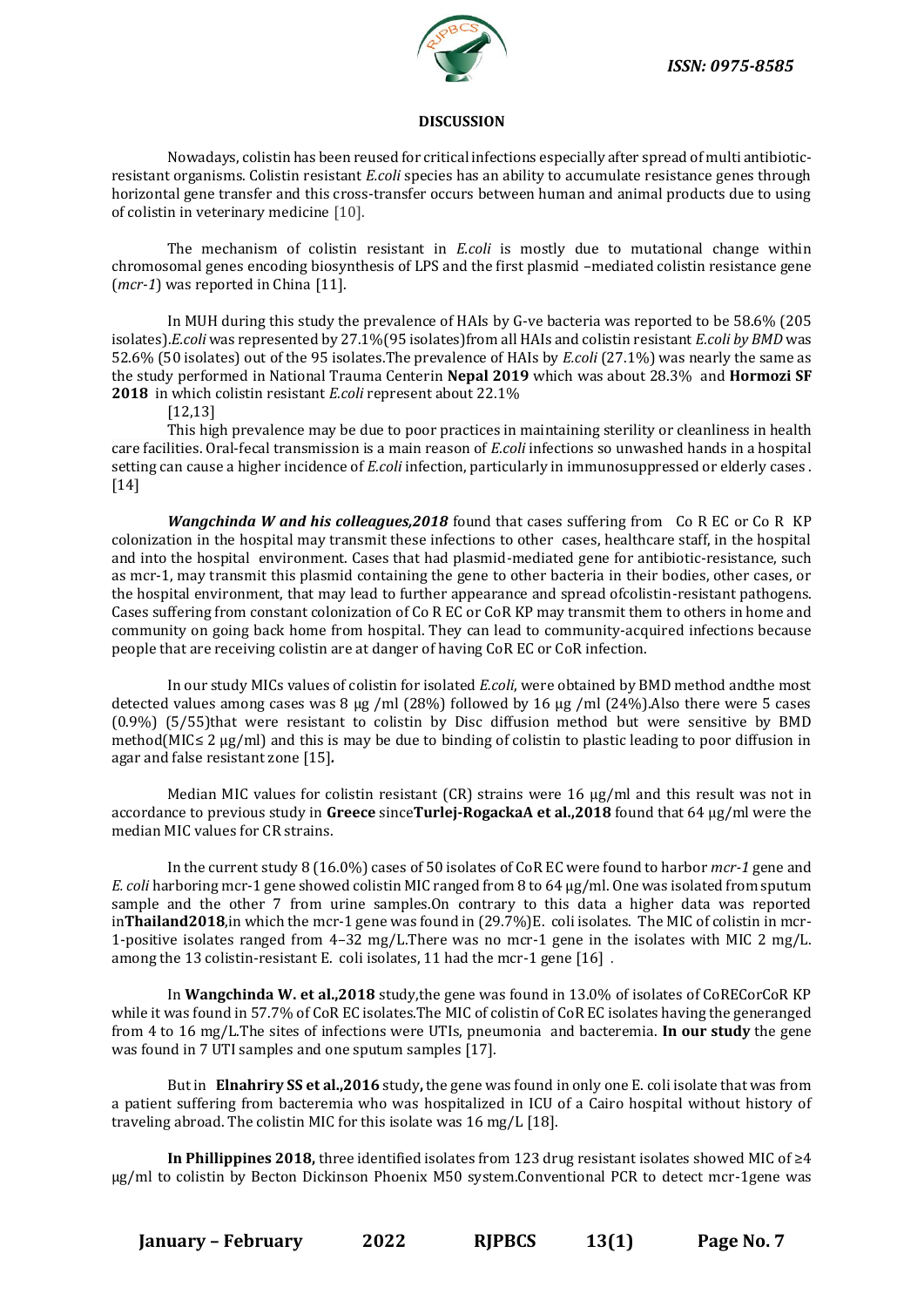

carried out on the 3 isolates. Two E. coli isolates were positive for carriage of mcr-1 gene and both showed MIC of colistin of 8 µg/ml through broth microdilution testing. One was collected from foot wound and the other from blood sample. The cases had no previous colistin therapy documented in their medical history and both cases did not travel abroad within 0.5 year before admission [19].

A similar MIC cut-off value for colistin for Enterobacteriaceae (MIC >2 mg/L) was reported in **Eiamphungporn W et al.,2018** study. Despite colistin resistance is characterized as result of nontransferable chromosomal mutations, on the other hand the transferable plasmid-mediated gene mcr-1 was recently found in E. coli inside China [20].

Also in **Eiamphungporn W et al.,2018** study, this gene was less frequent in K. pneumonia isolates than *E.coli* isolates from humans in Thailand. Past studies documented a moderately decreased prevalence of this gene in Enterobacteriaceae, up to 1% [21] *.* The presence of this gene in the clinical isolates is uncommon in Europe [19] .Remarkably, its prevalence was lower in Enterobacteriaceae isolates from humans than in isolates from food and animals [20].

But in **Papa-Ezdra R et al.,2019** study three colistin resistant *E. coli* isolates carriedthe *mcr-1* gene and they were isolated from blood, urine and rectal swab samples.

### **CONCLUSION**

In conclusion, plasmid –mediated colistin resistance gene (*mcr-1*) was found in 8 (16.0%) cases of 50 isolates of hospital acquired CoR EC [21].

The misuse of colistin in agriculture and the poultry industry may be the main cause of the high incidence of mcr-1 in bacteria from animals and animal products. This issue should be addressed by all appropriate authorities by prohibition the careless use of colistin in agriculture.

#### **Recommendation**

Colistin should not be used as empirical antimicrobial therapy. However, even appropriate use of colistin is still a key driver of the predictable emergence of CoR EC.Increased awareness and realization of antibiotic supervision programs are needed across healthcare and agricultural sectors to control and slow the spread of antibiotic resistance.It is necessary to have infection control team (ICT) that have a broad experience covering knowledge of infection control.

#### **REFERENCES**

- [1] Rawson TM, Moore LS, Hatcher JC, Donaldson H& Holmes AH. Lancet Infect Dis 2016;16:149–50
- [2] Kim Y, Bae IK, Lee H, Jeong SH, Yong D & Lee K. Diagn Microbiol Infect Dis 2014;,79:362-66.
- [3] Castanheira M, Griffin MA, Deshpande LM, Mendes RE, Jones RN &Flamm RK. Antimicrob Agents Chemother 2016;,60:5623–624.
- [4] Liu YY, Wang Y, Walsh TR, Yi LX, Zhang R, Spencer J, Doi Y, Tian G, Dong B, Huang X, Yu LF, Gu D, Ren H, Chen X, Lv L, He D, Zhou H, Liang Z, Liu JH &Shen J. Lancet Infect Dis 2016;,16:161-68.
- [5] WHO (2016): The burden of health care-associated infection worldwide.2016.
- [6] CDC(Centers for Disease Control and Prevention ) : Diseases and organisms in healthcare settings. Healthcare associated infections (HAIs). Atlanta, Georgia. ;2016
- [7] Clinical and Laboratory Standards Institute (CLSI) Performance standards for antimicrobial susceptibility testing. 27th ed., CLSI supplementM100S. Clinical and Laboratory Standards Institute, Wayne, IL.;2017
- [8] Ramadan H, Awad, A &Ateya A. Journal of Infection in Developing Countries 201610(6):584-91.
- [9] Poirel L, Kieffer N & Nordmann P. Antimicrob Agents Chemother 2017;61:e00127-17.
- [10] Shrestha PD, Rai S &Gaihre S. J Nepal Health Res Counc 2019;16(41):452-56.
- [11] Hormozi SF, Vasei N, Aminianfar M, Darvishi M, Saeedi AA. .Eur J Transl Myol 2018;28(3):7594.
- [12] Khan HA, Ahmad A & Mehboob R. Asian Pacific Journal of Tropical Biomedicine,2015; 5(7), 509- 14.
- [13] Wangchinda W, Pati N, MaknakhonN ,Seenama C, Tiengrim S &Thamlikitkul V. Antimicrob Resist Infect Control 2018;7:84.
- [14] Turlej-Rogacka A, Xavier BB, Janssens L, Lammens C, Zarkotou O, Pournaras S, Goossens H& Malhotra-Kumar S. Eur J Clin Microbiol Infect Dis 2018;37(2):345-53.